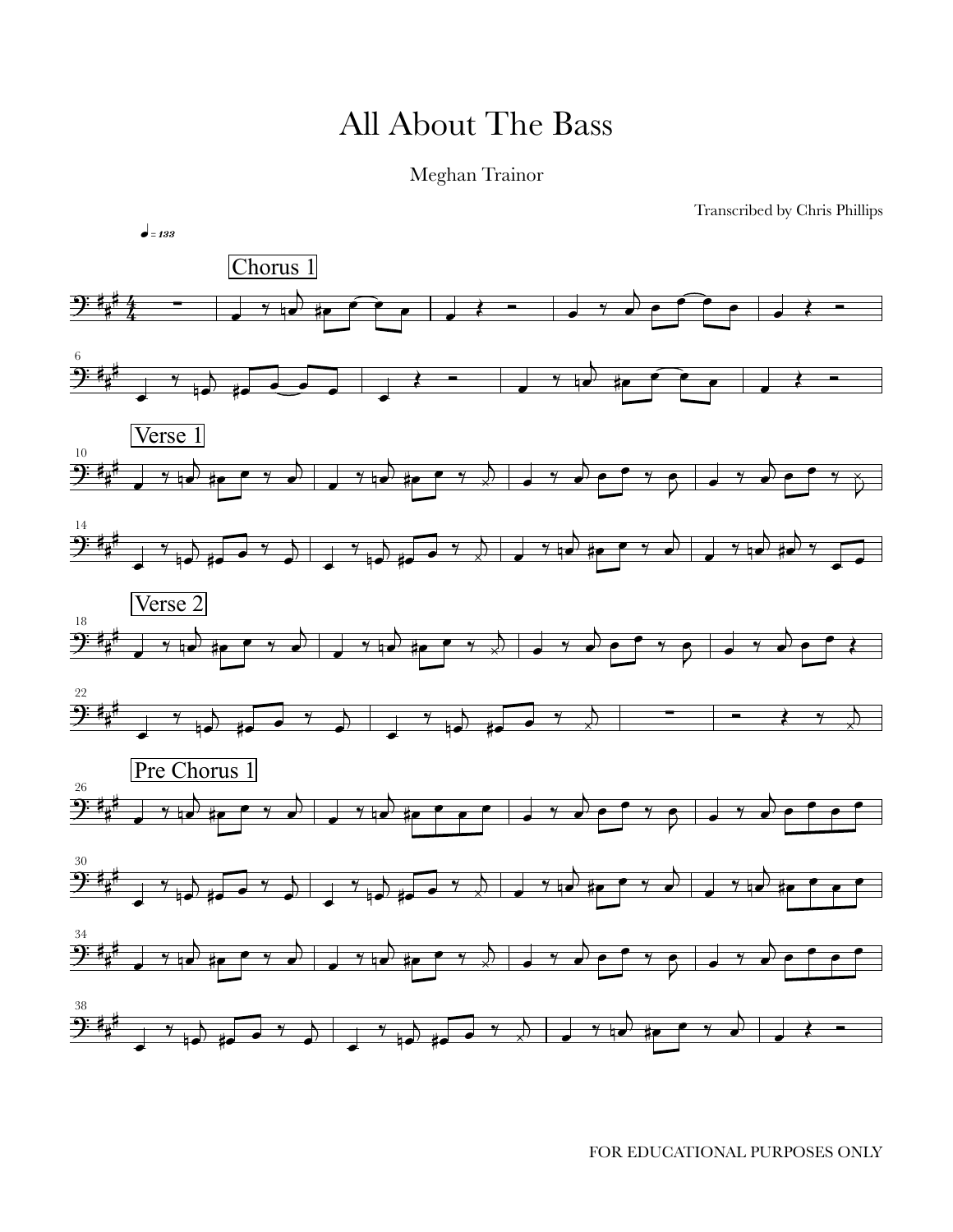

FOR EDUCATIONAL PURPOSES ONLY